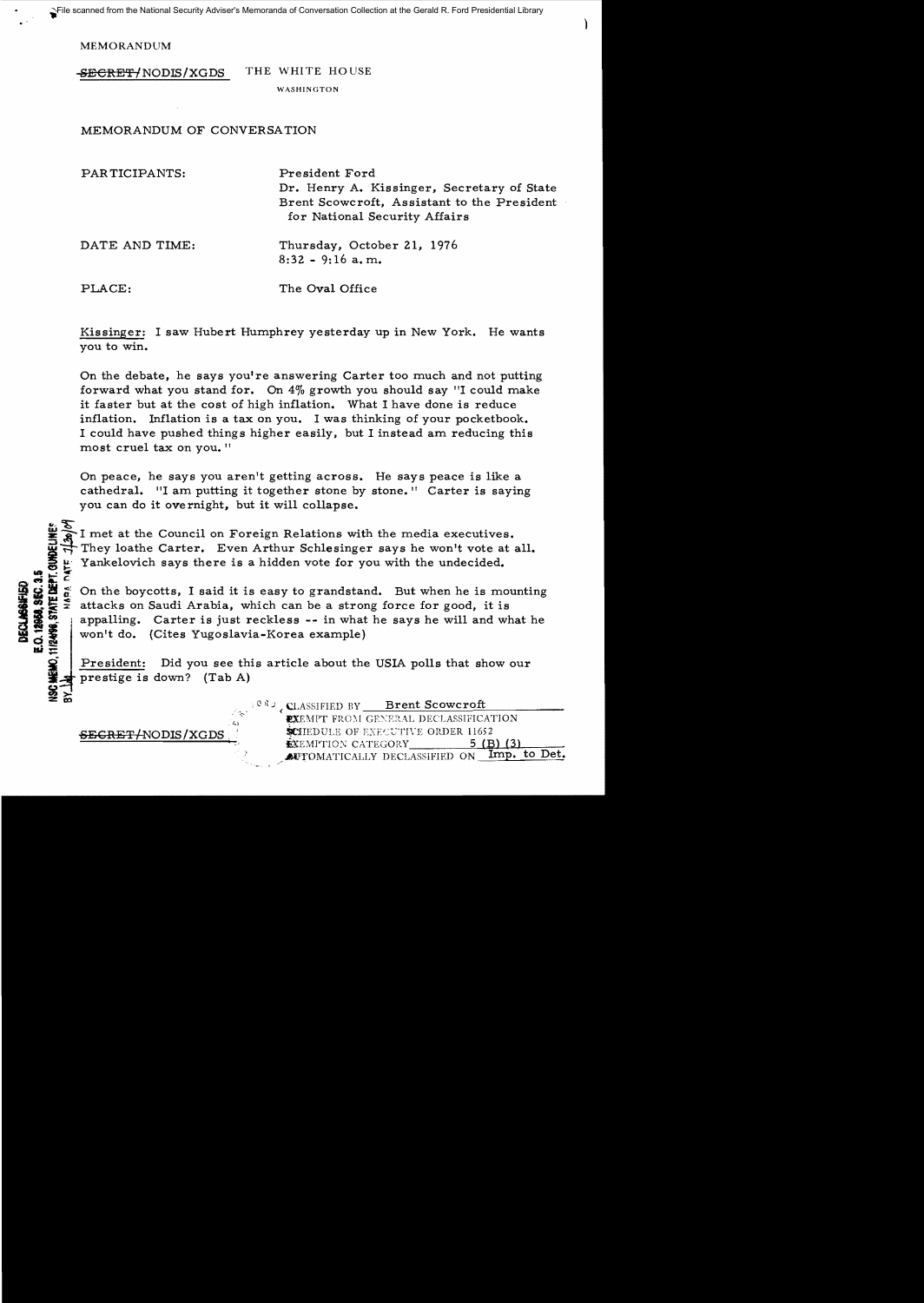## SECRET/ NODIS/XGDS - 2 -

≆ دین ر

Kissinger: It is a total outrage. I am going to have Keogh's ass.

President: Please do.

Kissinger: I talked to Joe Kraft. He is nuts, but he seems to be favorable. (Described what Kraft would ask Carter and the President. )

On the SALT question, I wouldn't get too technical. I would say "Let's first understand the problem. We and the Soviet Union have the capacity to destroy the world. "

Incidentally, Wasserman said you shouldn't be so strident and defensive be more fatherly and talk to the people. We will never go for peace at any price, but only if they respect us. What happened is early in the year they sent troops into Angola. I sent Kissinger to Moscow to warn them, and the downturn in our relations was to show them these things are not free.

Carter says there is no progress on SALT. He doesn't know what he is talking about. It is 90% complete and it will be finished soon.

I wouldn't defend on detente what we haven't done; say what you have done. Say on SALT we have made progress, even this year, and it is 90% done. There are two problems left and I will be able to complete it soon after the election.

President: His freeze is what we did in 1972.

Kissinger: Even worse. He is giving away what you have already achieved. In '72 they had the new programs -- we had nothing. This year it's just the opposite.

Above all, I think the public wants to know what you are for and that you have a vision. Get him in the position of the guy who promises anything to anybody. He threatens the Saudis; he gives the Soviets a free hand in Yugoslavia. On the Sonnenfeldt Doctrine, deny there is one. I would say we never will promise anything we can't deliver.

Humphrey says you should say "I haven't been able to spend all my time

running for the Presidency; I have been busy being the President." Tell them about the many foreign leaders you have met with. The people don't know that.



SECRET/ NODIS/XGDS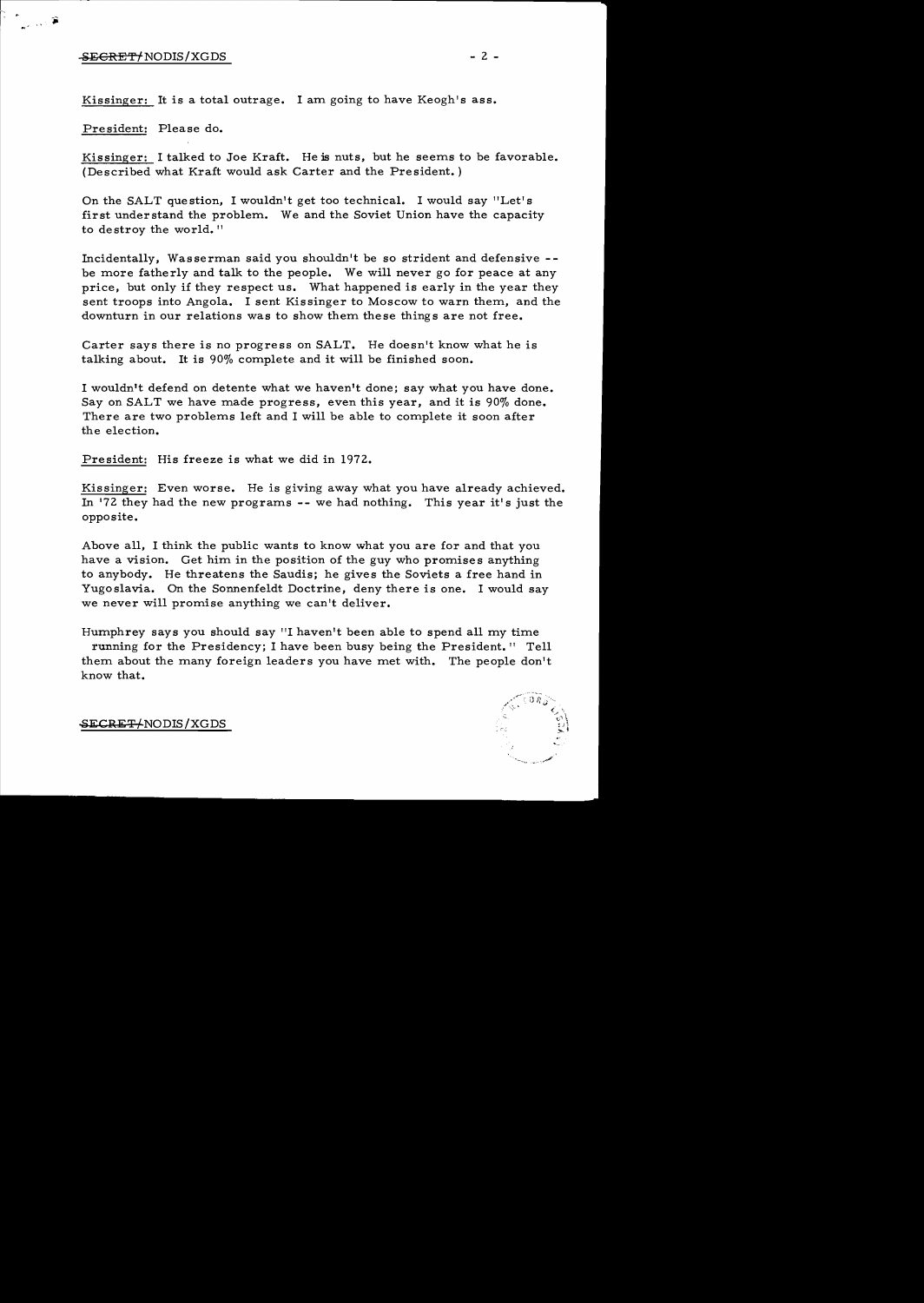nt to land top him

 $P/K$  210cTIL

 $\begin{array}{ccc} \sqrt{\frac{3^{2}}{9^{16}}}}\end{array}$ K I seem Hongsburg apptending. He won'ts you to use. One distinte, he top pour answering time to much wet perthing forward what you stand for. On 490 pagaments you should year I could un te esta but det costof' high implation. What I live close is reduce inflation diffation à a tax a go de limiting of your postethink I could have pushe thing byto en lat 2 mitual au Ou place, la 2-p jou avent pettinguano. A - a per le vitile cathedre. I justin et touten stan by start Curte 1 -jun pour comme de De onerring et tout et civil certage. Jind of as CFR up we has speaking They Constitution Europe A Schles son de mont wate ut all. Vankland say the is a trieben note for you w/ undereilet. Our lingerets, I said At easy & paul start. But when he also Sandiff white can be a story force payment, it is appointing. Santa is joint rechlemen in what he Implomint + what he won't do. Critis Yuzzo (Karen informale) P Dèl p rec Uno US M article N Stis ce Total antrage I am going to lime Keozla ass.

**DECLASSWARD** E.O. 12958, SEC. 3.5 N**sc Memo, 11/24/98, STATE DIEPT. GUHDELIN**ES 

 $\mathcal{O}$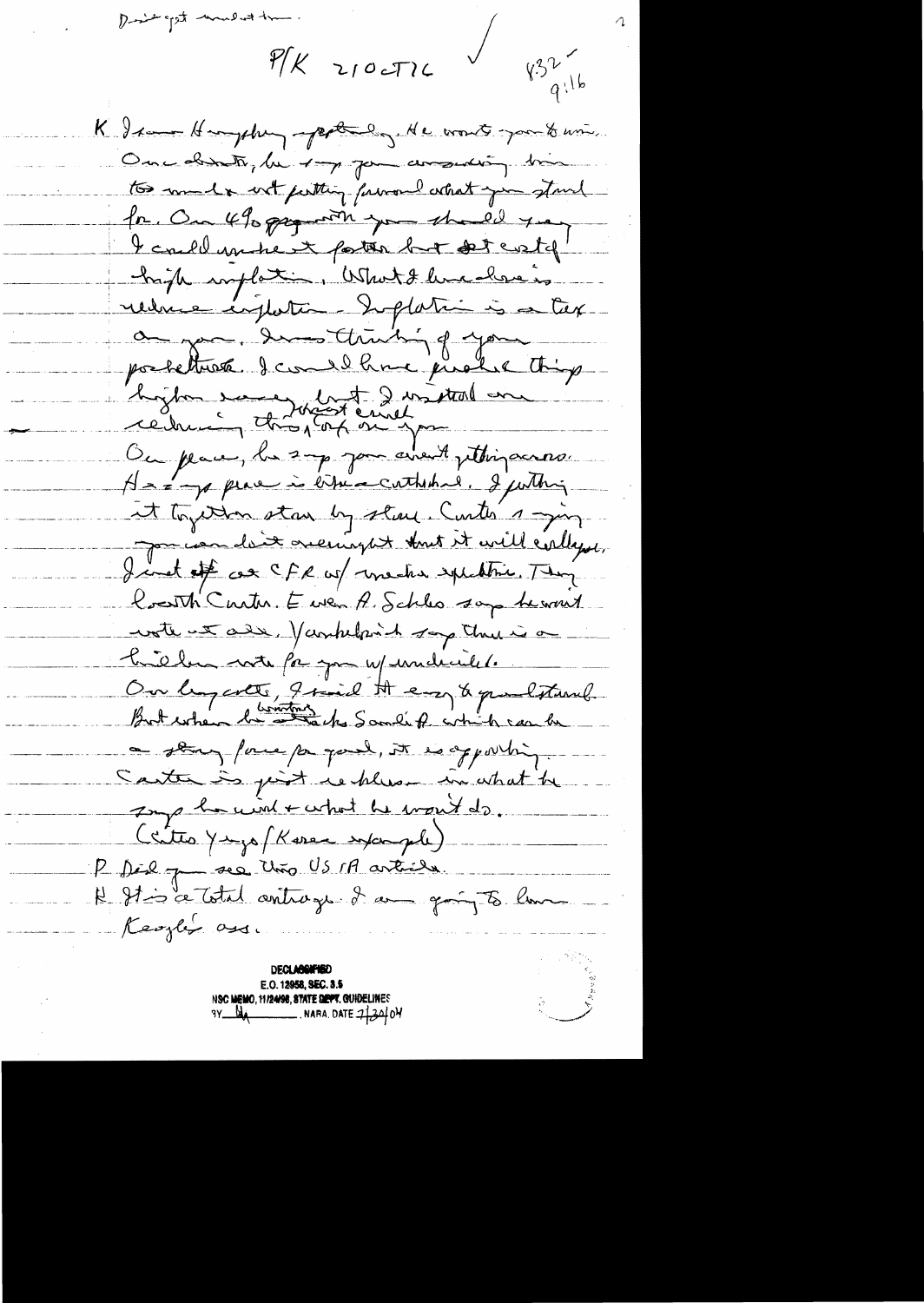Varthalarmin - apriligent

P. Please 20, K Italpal to Knife, He mits, but some à se Carter  $\rho$ ) Ou i S'est prostain, devoudant pet les technical. 2 caparity to destroy - Sode uncle tercedetath, ce assumer civil you showthit be 10 Avrillent + expositive - 12 mars fatherly FTalk Scpepel. Well won go for peace et any price, but only Os if they respect us. What happened is seeing in year they send torgo with crysles. I sent KT here note was the + c dumenture in on ulations as to show then these things one with feel. I won't work we got just heave of electric (3) Carter say us pour - hasilkun restat to Whip ant It'98% complete + it will be I wondered Separe on deterts what we haven't day sur what you have done Say a Satt un home made pag, was this grave it 8023 dark. There on 2 prits left & we fertil la cher à emplete et som oft celetier.  $P^+$  of is freezes what we did in ? ) K Econ wase, A a ging away what you have also not achieved for 72 they had come progs-we had nothing- This year it fork